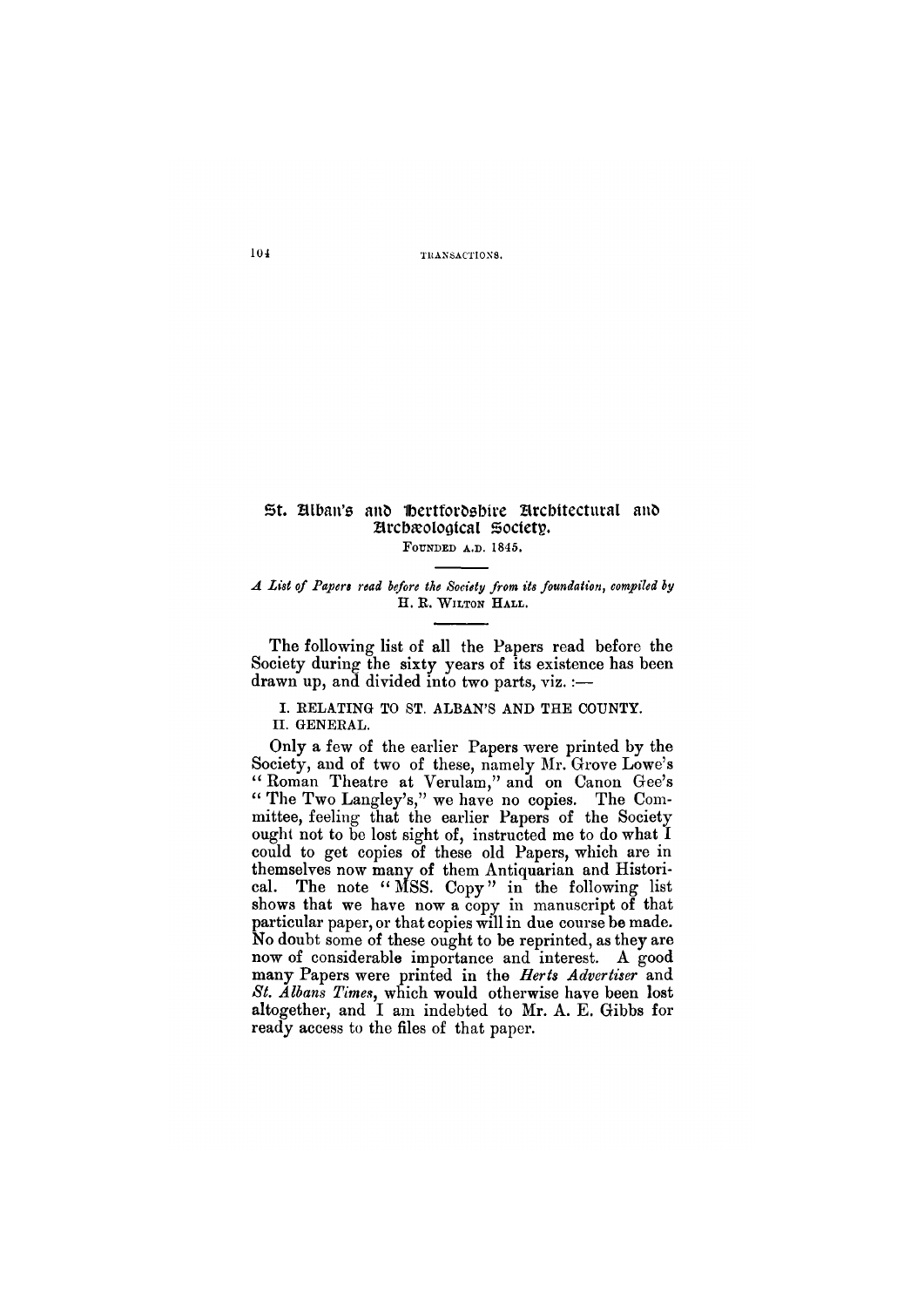#### **I. RELATING TO ST. ALBAN'S AND THE COUNTY.**

1846, 14th October—Sir Edward Grimston's Account of His Escape from the Bastile after a Captivity of Nineteen Months. [He died **A.D**. 1599]—Rev. Dr. Nicholson.

1846, October—Wallingford Chapel, etc.—Rev. Dr. Nicholson— MSS. Copy from *County Press,* 17th October, 1846.

1847, 7th April—Restorations and Improvements in the Abbey Church made from the Ticket Fund for admission of Visitors—MSS. Copy from *County Press.* 

1847, 7th April—Remarks on the Suitableness of the Abbey Church of St. Alban for a Cathedral—Rev. Charles Boutell—MSS. Copy from *County Press.* 

1847, 25th August—Elementary Principles of Gothic Architecture, illustrated as far as possible, from the neighbourhood of Hertford— **G. W. Lydekker.** 

1847, 6th October—Ancient Verulam—G. W. Lydekker.

1847, 17th June—Repairs and Restorations of Churches in the County—Rev. C. Pearson.

1848, 12th April—Fresco, Lately Discovered in the Abbey Church —Messrs. Buckler—MSS. Copy from *County Press.* 

1848, 12th April—Coins Found at Verulam—John Evans—Original MSS. List in Possession of the Society.

1848, 12th April—The Roman Theatre Recently Discovered at Verulam—R. Grove Lowe—Published for Society by Bell, in 1848. The Society has no copy. One in L. Evans' Collection—Report in the *County Press* of Meeting, 15th April, 1848.

1849, 20th June—On a Fragment of a Flemish Brass, supposed to be the work of the same artist as the Delamare Brass, now in private possession—Rev. Charles Boutell—Report in the *County Press*, 23rd June, 1849—Original MSS. in the Society's possession.

1849, 20th June—The Martyrdom of George Tankerfield—Rev. Richard Gee—MSS. Copy. Report in the *County Press*, 23rd June, 1849.

1849, 20th June—Roman Sepulchral Remains from St. Stephen's— M. H, Bloxam—Published for Society by G.Bell, 1849—Report in the *County Press*, 23rd June, 1849.

1849, 31st October—On Ancient Verulam—R. Grove Lowe.

1850, 17th June—The Monastery of St. Alban's—Rev. H. Hall— MSS. Copy. Report in the *County Press*, 22nd June, 1850.

1850, 17th June—Ancient Seals in England, with Remarks upon one recently found in the Abbey Church—W. Donaldson—Report in *County Press*, 22nd June, 1850.

1850, 23rd October—Local Tokens—John Evans—Report in *County Press*, 2nd November, 1850.

1850, 23rd October—On some Account of Relics preserved in a Church at Cologne, considered to be part of the Body of St. Alban— Rev. Dr. Nicholson—Associated Architectural Societies' Reports and Papers for 1850, p. 198.

1850, 23rd October—Notice of a Bone Seal discovered in the Abbey

Church, St. Alban's—Albert Way—Report in *County Press*, 2nd Nov., 1850. Associated Architectural Society's Reports and Papers for 1850, p. 208.

1851, 17th June—Coffins found at the West End of the Abbey Church—Rev. Dr. Nicholson—MSS. Copy.

**o**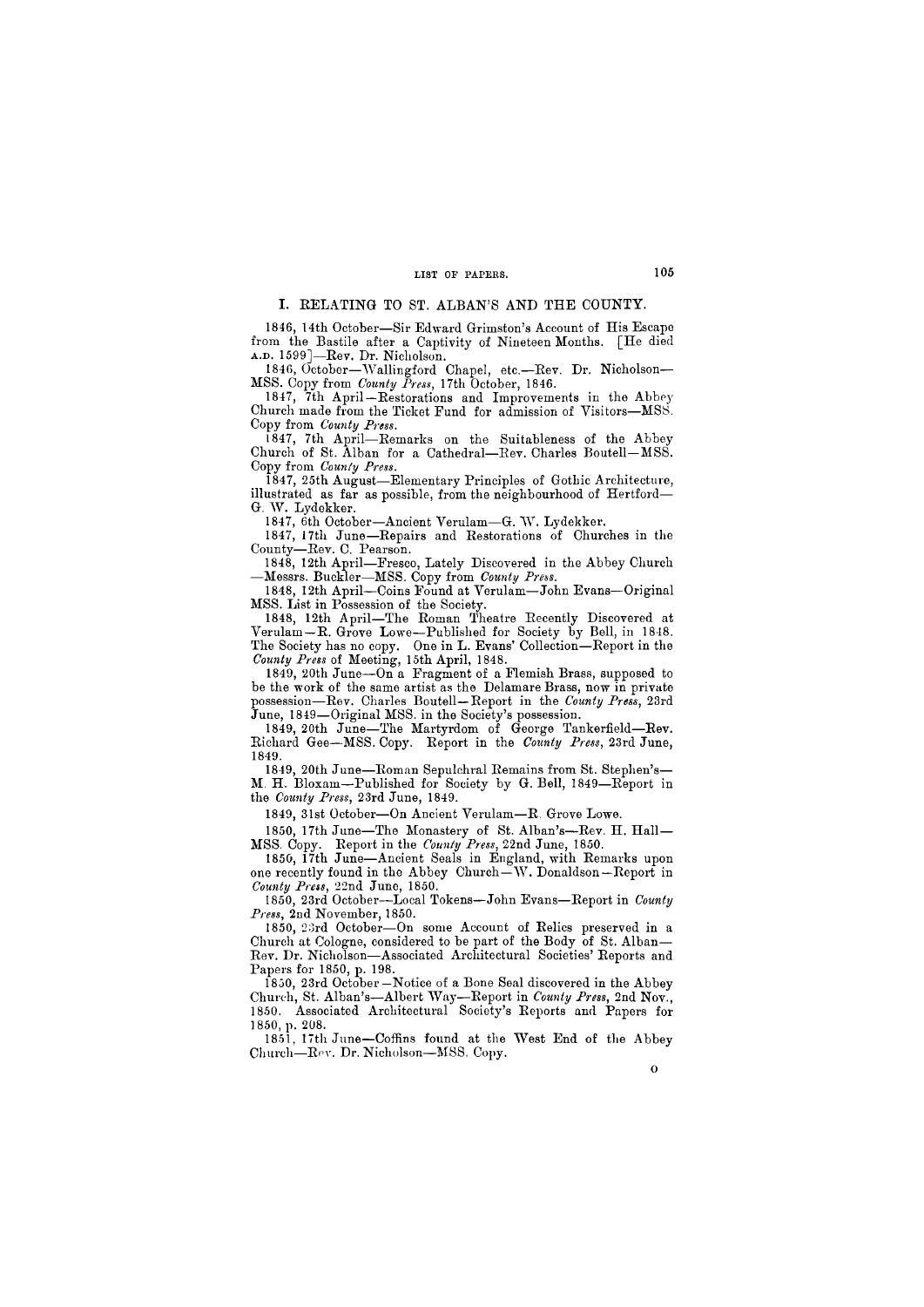1851, 17th June—The Two Langleys—Rev. R. Gee—1853. The first edition was cancelled. The Society has no copy of either. In the L. Evans' Collection is a copy of the cancelled edition.

1851, 24th September—Notes on Excavations in the Abbey Orchard —R. Grove Lowe.

1852, 14th April.—Notes on Seven Skeletons recently found in the old Sumpter Yard—Rev. Dr. Nicholson—MSS. Copy from *County Press.* 

1852, 17th June—The Roman Villa at Boxmoor—John Evans— The Account of Excavation of Two Roman Villas, communicated to the Society of Antiquaries, and published 1853. *See* Archaeologia xxiv. 394; xxxv. 56. The Society has no copy. See L. Evans' Collection.

1853, 30th March—The Watton Brasses—Mr. Clarke, Diocesan Architect.

1853, 17th June—Restorations effected in the Abbey during the past year—Rev. Dr. Nicholson—MSS. Copy from *County Press.* 

1854, 15th June—The Second Battle of St. Alban's—R Grove Lowe. 1855, 11th April—Sopwell Nunnery—W, L. Donaldson.

1855, 19th June—Restoration effected in the Abbey during the past year, and on the proper day for St. Alban's Festival—Rev. Dr. Nicholson—Original MSS.

1856, 17th June—A Walking Lecture in St. Alban's Abbey— G. Gilbert Scott—MSS. Copy from *County Press.* 

1858, 14th April—The Press of St. Alban's, The Boke of St. Alban's, and other books printed there—Arthur Ashpital.

1858, 17th June—Names of Localities in Hertfordshire—Rev. H. Hall—Published 1859. The East Herts Archaeological Society published a reprint in 1902.

1859, 17th June—The Present State and Proposed Restoration of the Clock Tower, St. Albans—Professor Donaldson.

1859, 24th October—On the Coins found upon and near the Site of Ancient Verulam—John Evans. Numismatic Chronicle, xx. 101.

1860, 15th June—Remarks on the Restoration of the Abbey— G. Gilbert Scott.

1860, 22nd October—On the Life and Times of Offa, King of the Mercians—W. L. Donaldson, junior.

1862, 17th June—Remarks on the Abbey Restorations—Rev. Dr. Nicholson.

1862, 14th October—The Story of an Illustrious Neighbour, Lord Bacon—Rev. R. Gee—Published by Society, 1863.

1863, 17th June—Local Peculiarities in Architectural Design— Rev. Owen W. Davys.

1864, 17th June—Remarks on Roman Remains found at Harpenden —John Evans.

1865, 13th July—Wheathampstead Church—Rev. O. W. Davys.

1866, 27th February—A Paper without a Title—Rev. O. W. Davys *—Herts Advertiser,* 3rd March, 1866. MSS. Copy.

1870, 20th July—Sandridge Church—Rev. O. W. Davys—*Herts Advertiser,* 30th July, 1870. MSS. Copy.

1870, 20th July—Antiquities in and near East Herts—W. Pollard. 1871, 3rd August—Legends of the Hermits, Roger and Sigar, and of the Prioress, Christina—Ridgway Lloyd—*Herts Advertiser*, 12th August, 1871.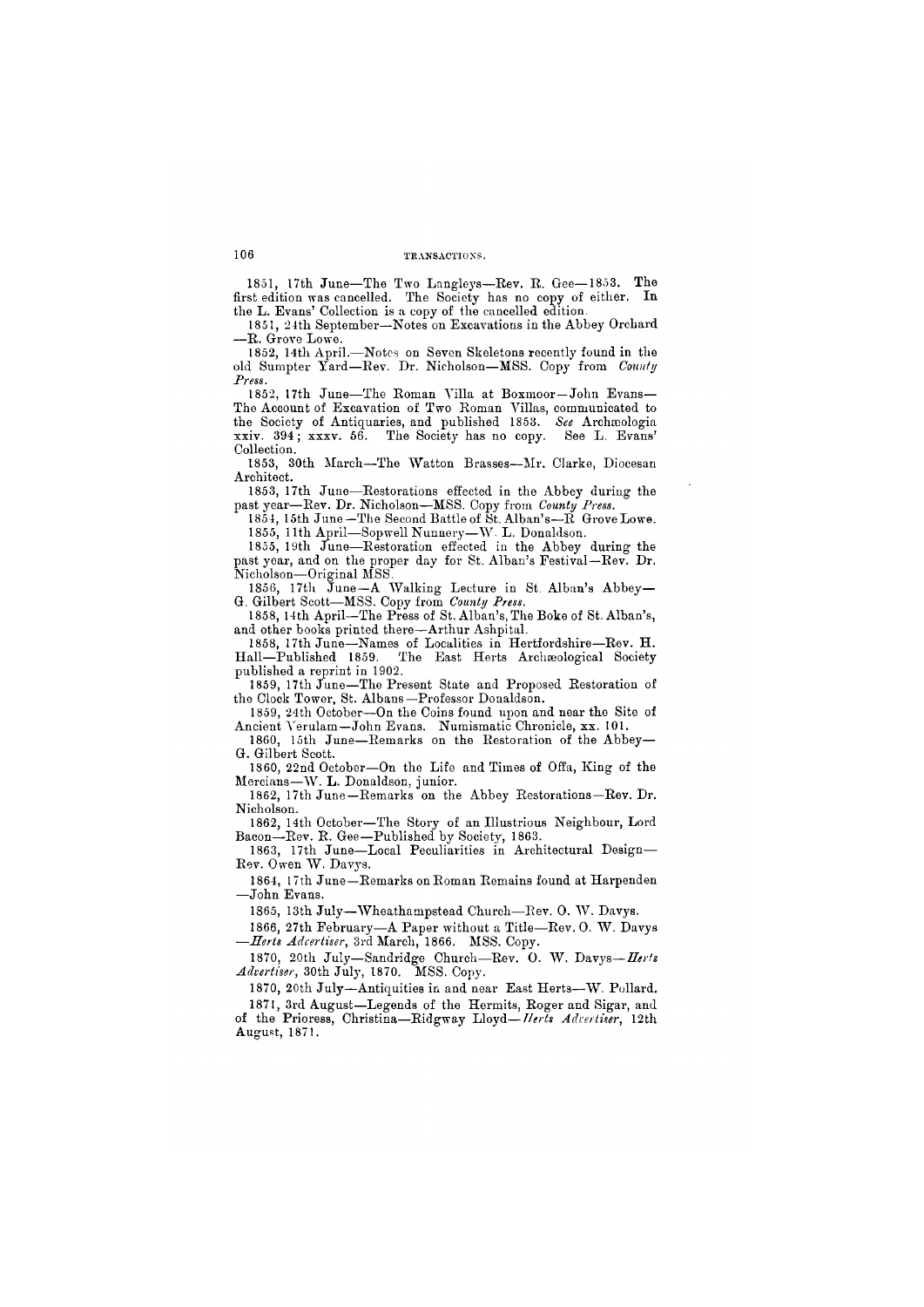1871,3rd August—A Word on the Restoration of St. Alban's Abbey —Rev. O. W. Davys—*Herts Advertiser*, 12th August, 1871.

1872, 27th June—Shrines and Altars in St. Alban's Abbey— —Ridgway Lloyd—A Report is in a Book of Newspaper Cuttings belonging to the Society.

1872, 27th June—Works in Progress at the Abbey—G. Gilbert Scott—A Report is in a Book of Newspaper Cuttings belonging to the Society.

1874, 19th January - On the Work of Restoration in St. Alban's Abbey—John Chapple. MSS. Copy.

1876, 22nd February—The Boundary Wall of St. Alban's Monastery —Rev. H. Fowler—In "Three Papers," published by Society in 1876.

1876, 22nd February—On the Recently Discovered Paintings upon the Choir Ceiling of St. Alban's Abbey Church—Ridgway Lloyd—In " Three Papers," published by Society, 1876. Also published in the " Sacristy," by permission of the Society.

1876, 22nd February—On the Work of Restoration in St. Alban's Abbey Church—John Chapple—In "Three Papers," published by Society in 1876. In the Library.

1876, 19th July—The Choir of St. Alban's Abbey—Rev. O. W. Davys—Published in the *Church Builder*, No. LX., 1876. In the Library.

1876, 19th July—The Architecture of St. Alban's Abbey—J. Neale —Published in the *Church Builder*, No. LX., 1876. In the Library.

1876, 19th July—On the Architecture of St. Alban's Abbey— G. Gilbert Scott-A Newspaper Report in the Book of Newspaper Cuttings belonging to the Society.

1877, 11th October—A Glance at the Restoration Works in St. Alban's Cathedral, finished, in progress and to come—Rev. O. W. Davys—A Newspaper Report in the Book of Newspaper Cuttings belonging to the Society.

1877, 11th October—A Few Remarks on the Present Discoveries in and about St. Alban's Abbey—John Chapple—A Newspaper Report in the Book of Newspaper Cuttings belonging to the Society.

1877, 11th October—A Mediaeval Pilgrimage to the Shrine of St. Alban—Ridgway Lloyd—A Newspaper Report in the Book of Newspaper Cuttings belonging to the Society.

1877, 11th October—The. Origin of the Cell of Tynemouth and its Second Founder—Rev. H. Fowler—A Newspaper Report in the Book of Newspaper Cuttings belonging to the Society.

1878, 17th December—On the Decorative Paintings of the Norman Period in St. Alban's Cathedral—C. E. Keyser—A Newspaper Report in the Book of Newspaper Cuttings belonging to the Society.

1878, 17th December—On the Nave Roof of St. Alban's Cathedral —J. Oldrid Scott—A Newspaper Report in the Book of Newspaper Cuttings belonging to the Society.

1881, 30th June—On the Recently Discovered St. Alban's Parish Register—Rev. Dr. Griffith—A Newspaper Report in a Book of Newspaper Cuttings belonging to the Society.

1881, 30th June—A Brief Review of the Restoration Works, since 1887, in St. Alban's Cathedral—Rev. Canon Davys—Published 1881. The Society has no copy. One in L. Evans' Collection.

1882, 12th January—On the Death and Burial of Humphrey, Duke of Gloucester—Rev. Dr. Griffith—MSS. Copy.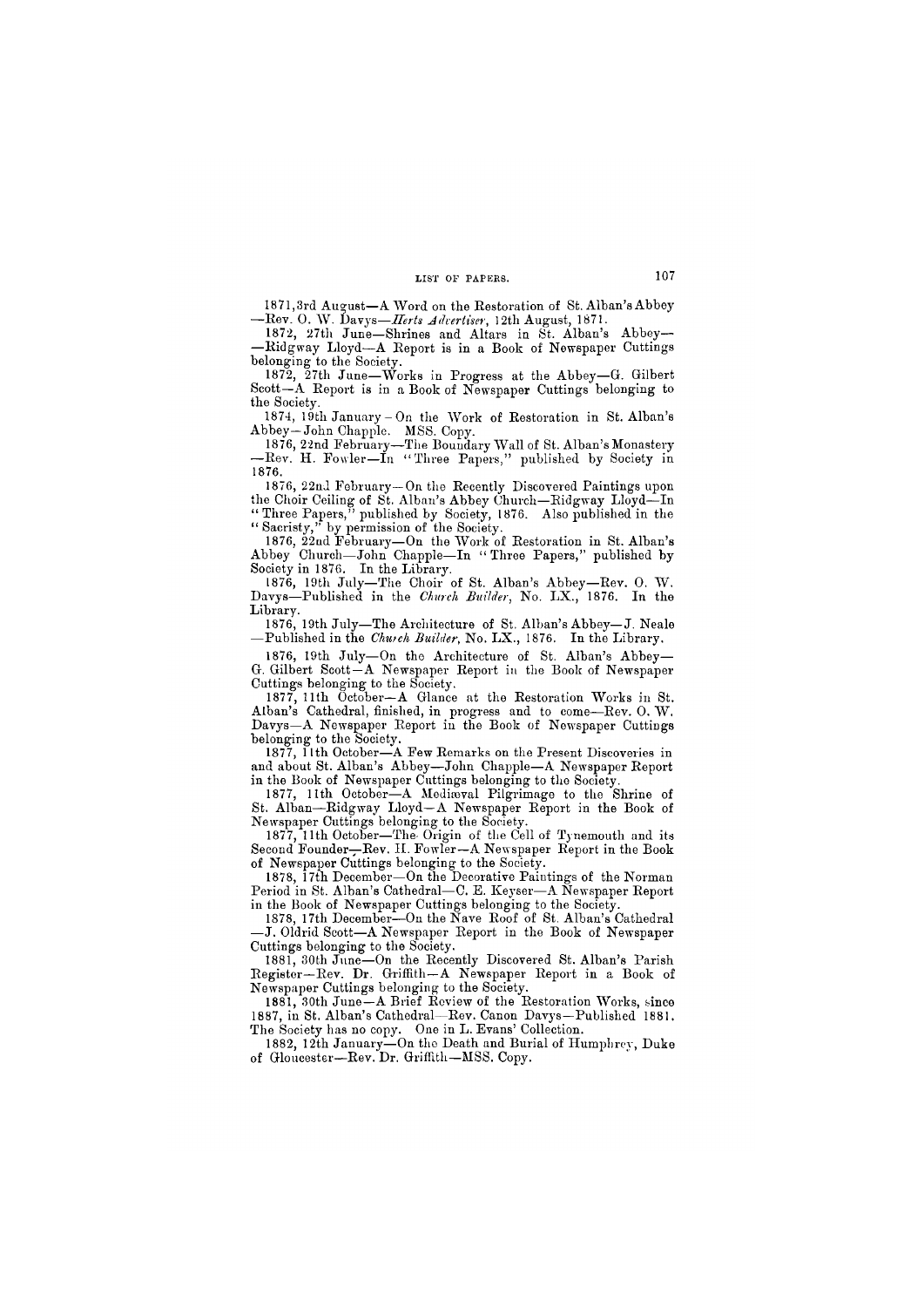1882, 12th **January—**On **the** *Liber Benefactorum* **of St. Alban's Abbey—Rev. H. Fowler.** 

1882, 12th **January—A Question of Precedency in St. Alban's in the 17th Century—Ridgway Lloyd.** 

1882, 28th **September—Notes on John Bunyan, and Coleman Green—Rev. Dr. Griffith-MSS. Copy.** 

1882, 28th **September—Notes on Upper Beech Hyde Farm, and the Devil's Dyke—Rev. Dr. Griffith—MSS. Copy.** 

1884, 30th January-St. Alban's Corporation Plate-Rev. Dr. Griffith.

1882, 28th **September—Marford Bridge and Ford—Ridgway Lloyd. —MSS. Copy.** 

1884, 27th May—Notes on Anstey Castle—Rev. Canon Davys— "Transactions," 1885, p. 29.

1884, 27th May-Anstey Church-Rev. Canon Davys-"Transactions," 1885, p. 29.

1882, 28th September—The Ruined Church of Ayot St. Lawrence —Rev. Canon Davys—" Transactions," 1886, p. 9.

1882, 28th **September—Notes on No-Man's-Land—Rev. Dr.Griffith. —MSS. Copy.** 

1884, 30th January—Hertfordshire Monumental Inscriptions and Tokens—W. F. Andrews.

1884, 27th May—The Church of St. John the Baptist, Royston— Rev. H. Fowler—" Transactions," 1884, p. 5.

1884, 27th May—Therfield—Rev. J. G. Hale—" Transactions," 1885, p. 19.

1886, 15th September—Notes on the Navigation of the Lea between Hertford and Ware from 1600 to 1814—R. T. Andrews—" Transactions," 1887, p. 97 and "Transactions," 1888, p. 51.

1885, 23rd January—Note on the Connexion of some of the Building Abbots of Peterborough with St. Alban's Abbey—Rev. H. Fowler.

1885, 23rd January—The Parish Church of St. Leonard, Sandridge —Rev. Dr. Griffith—" Transactions," Vol. **II. N.S., p.** 33.

1885, 4th June—St. Mary's Church, Baldock —Rev. Canon Davys— " Transactions," 1885, p. 8.

1885, 4th June—Note on a Monumental Slab in the Church of St. Mary, Baldock—Rev. H. Fowler—" Transactions," 1885, p. 11.

1885, 4th June—All Saints' Church, Radwell—Rev. Canon Davys —"Transactions," 1885, p. 13.

1885, 4th June—Ashwell, and its Parish Church of St. Mary— Rev. H. Fowler—"Transactions," 1885, p. 14.

1885, 4th June—Note on an Ancient Effigy in St. Mary's, formerly St. Andrew's, Hitchin—Rev. H. Fowler—" Transactions," 1885, p. 26.

1885, 4th June—St. Mary's Church, Hitchin—S. Flint Clarkson— "Transactions," 1889, p. 64.

1885, 4th June—Notes on the Biggin and Almshouses at Hitchin— Rev. Dr. Griffith.

1886, 15th September—Ware Priory—R.Walters—"Transactions," p. 47.

1886, 15th September—Bengeo Old Church Plate and Old Registers —Rev. J. C. M. Mansell-Pleydell-" Transactions," 1886, p. 47.

1886, 15th September—St. Leonard's Church, Bengeo—Gerard Gosselin—"Transactions," 1887, p. 91.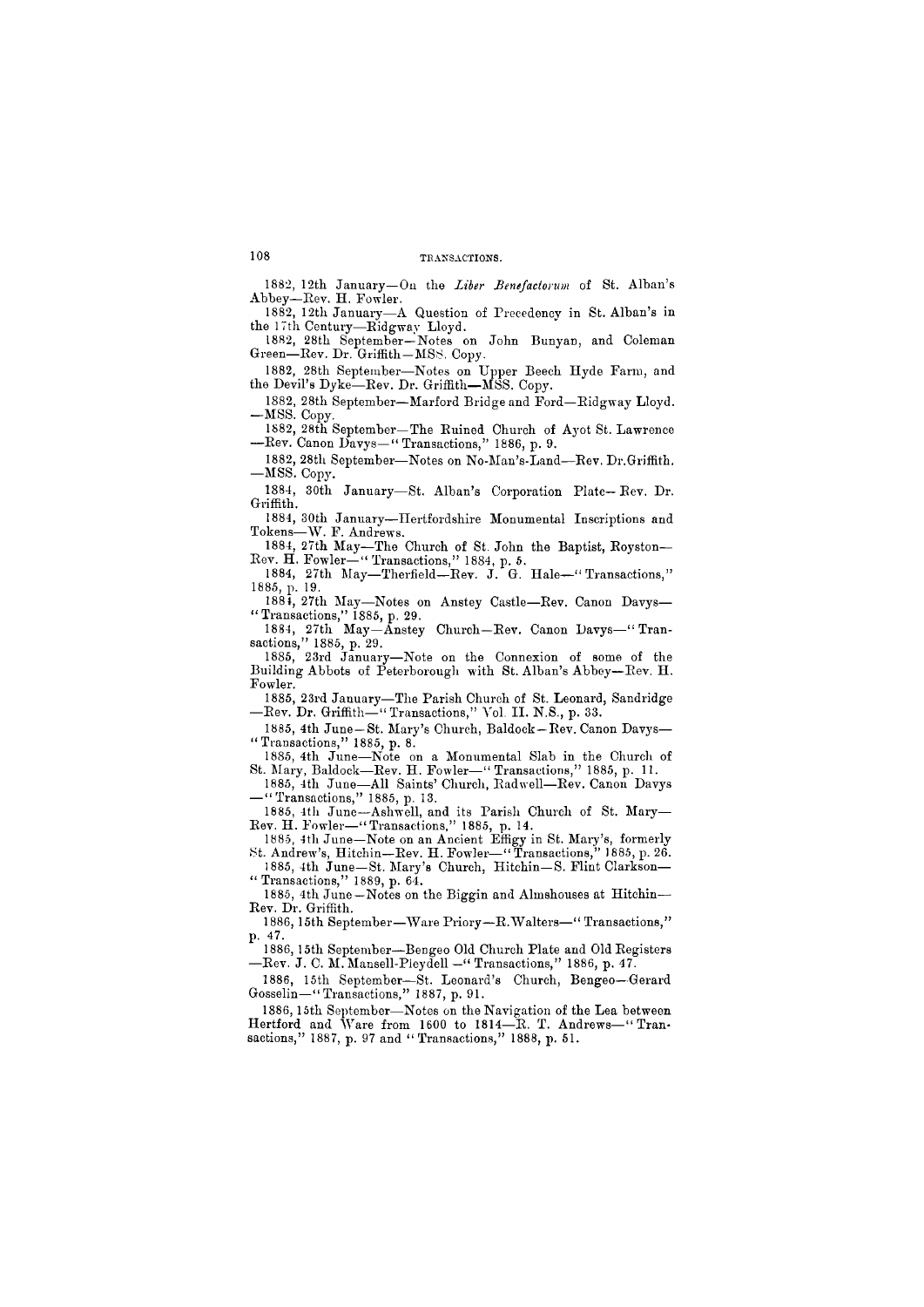1886, 15th September—Notes on Ware Church, previous to its restoration in 1848—Rev. R. Higgins.

1887, 22nd April—Church Plate in the Deaneries of Baldock and Hitchin—Rev. E. R. Gardiner—" Transactions," 1887, p. 9.

1887, 22nd April—Notes on Ancient Stained Glass in the N. Aisle of St. Peter's Church, St. Alban's- Rev. H. Fowler—MSS. Copy.

 $1887$ , 5th August–Redbourn Bury–Rev. H. Fowler– $``$ Transactions," p. 40.

1887, 5th August—Redbourn Camp—Rev. Dr. Griffith—" Transactions," 1887,  $\overline{p}$ .  $\overline{6}$ .

1887, 5th **August—**The Benedictine Cell of Redbourn—Rev. **H.**  Fowler—" Transactions," 1887, p. 40.

1887, 5th August—Redbourn Church—Rev. Canon **Davys—**"Transactions," 1887, p. 57.

1887, 5th August—The Pecok Brasses at Redbourn—Rev. H. Fowler—" Transactions," 1887, p. 64.

1887, 5th August—Monument of Sir Richard Reade, in Redbourn Church—Rev. H. Fowler—" Transactions," 1887, p. 65.

1888, 2nd August—King's Walden—Rev. H. Fowler—" Transactions," 1888, p. 34.

1887, 6th August—Flamstead—S. Flint Clarkson—"Transactions," 1887, p. 69.

1887, 5th August—Ancient Tomb with Effigies, Flamstead—Rev. H. Fowler—"Transactions," 1887, p. 84.

1887, 5th August—The Saunders' Almhouses at Flamstead, and the Pemberton Almshouses at St. Alban's—S. Flint Clarkson— "Transactions," 1887, p. 88.

1889, 5th December—The Stones found in the Abbey Orchard Field-S. Flint Clarkson-" Transactions," 1889, p. 59.

1888, 2nd August—Wheathampstead—Rev. Canon Davys—" Transactions," 1888, p. 9.

1888, 2nd August—Wayside Chapel at Gustard Wood Common— Rev. Canon Davys—" Transactions," 1888, p. 9.

1888, 2nd **August—Kimpton—F. Trevor Davys—"Transactions,"**  1888, p. 15.

1888, 2nd **August—St. Paul's Walden—S. Flint Clarkson—" Transactions,"** 1888, p. 19.

1888, 2nd **August-Great Offley—Rev. Dr. Griffith.** 

1889, 1st August—Notes on the Church of St. Helen and Ecclesiastical History of Wheathampstead—Rev. Canon Davys—" Transactions," 1889, p. 12.

1889, 1st August—Mackery End—Rev. H. Fowler—"Transactions," 1889, p. 22.

1889, 1st August—Mackery End House, and its Inhabitants— R. L. Howard and Rev. H. Fowler—" Transactions," 1889, p. 27.

1889, 13th September—Broxbourne Church—F. W. Kinneir Tarte —"Transactions," 1889, p. 46.

1889, 13th September—Notes on the Rye House, etc.—Rev. Dr. Griffith.

1889, 13th September—Nether Hall—Wentworth Huyshe.

1889, 5th December—Sites of Monastic Buildings Recently Excavated in the Abbey Orchard Field—Rev. H. Fowler—"Transactions," 1888, p. 52.

109

1889, 5th December—Stones of the Ancient Church of St. Mary the Great, Hertford, discovered in 1888, near the Old Cross, Hertford —R. T. Andrews.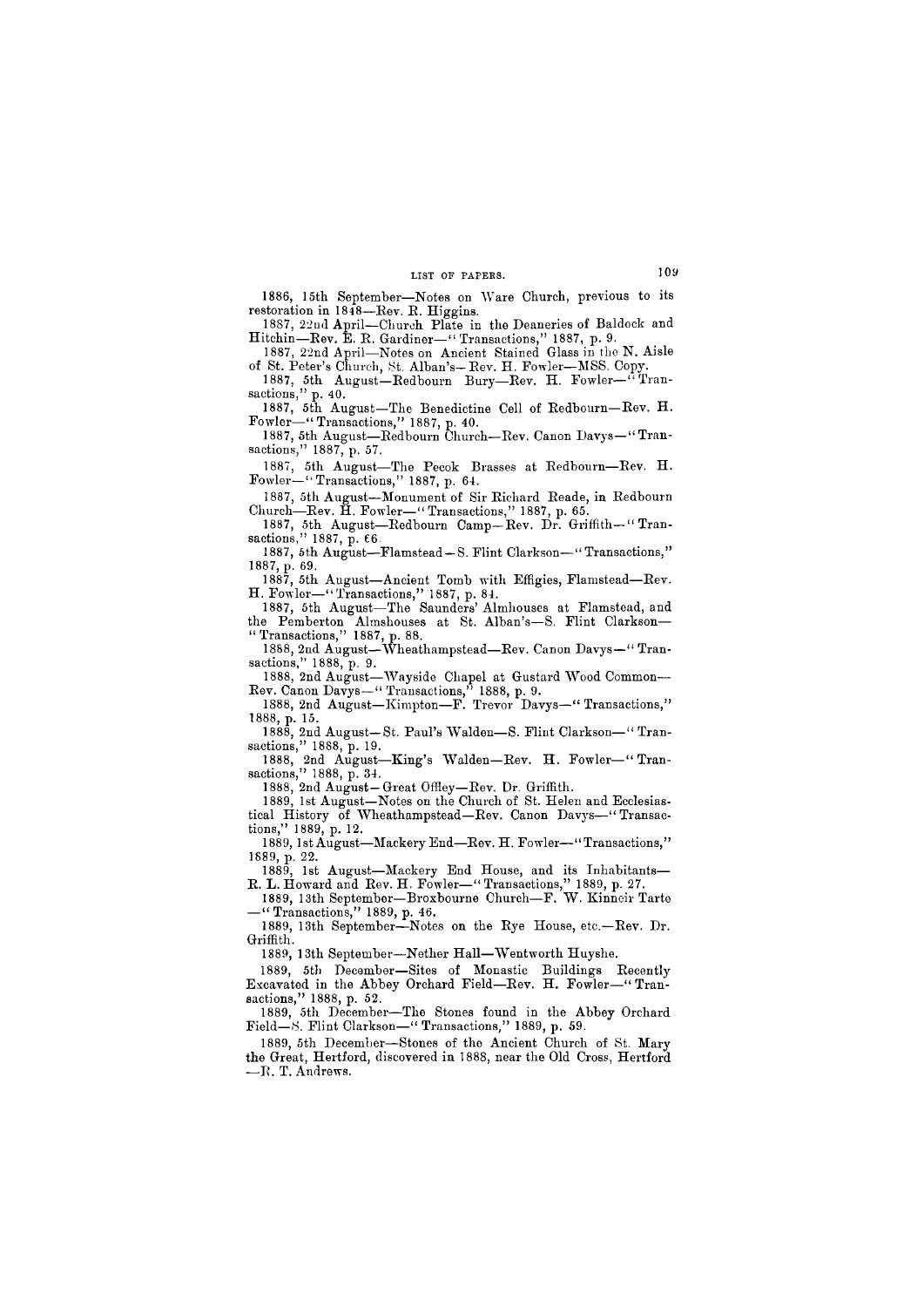1890, 16th June—Notes on Much Hadham Registers, etc.—Rev. Dr. Griffith.

### 110 TRANSACTIONS.

1890, 16th June—Much Hadham Church—F. W. Kinneir Tarte— " Transactions," 1890-1, p. 14.

1890, 16th June—Standon Church—Rev. H. R. Wetherall, and C. Giles-Puller.

1891, 6th August—Notes on St. Ippollytt's Church and Parish— Rev. Canon Davys—" Transactions," 1890-1, **p.** 36.

1891, 6th August—The Six Hills, Stevenage - Rev. H. Fowler— "Transactions," 1890-1, p. 36.

1890, 7th August—Berkhampstead Castle—Rev. H. Fowler— "Transactions," 1890-1, **p.** 17.

1890, 7th August—Notes on St. Mary's Church, Hemelhempstead —Trevor Davys—" Transactions," 1890-1, p. 28.

1891, 6th August—St. Nicholas Church, Stevenage—S. Flint Clarkson—" Transactions," 1890-1, p. 48.

1898, 6th August—Aston Bury—F. Trevor Davys—" Transactions," 1890-1, p. 63.

1896, 11th May—The Gateway of the Pemberton Almshouses, St. Alban's-S. Flint Clarkson-" Transactions," N.S., Vol. I., p. 20.

A Grant of a Manor in Studham—John Evans—"Transactions," 1890-1, p. 32.

1892, 29th March—Some Old Lawsuits connected with St. Alban's —W. J. Hardy—"Transactions," 1892, p. 10.

1893, 17th May—The Marian Survey of St. Alban's—W. Page— "Transactions," 1893-4, p. 8.

1893, 5th June—Tyttenhanger—Rev. H. Fowler—"Transactions," 1893-4, p. 30.

1894, 1st June—Abbot's Langley Church—F. W. Kinneir Tarte.

1894, 1st June—Langley Priory—Rev. H. Fowler.

1894, 1st June—King's Langley Church—S. Flint Clarkson.

1894, 1st June—Aldenham Church—Rev. K. Gibbs—"Transactions," 1894, p. 47.

1894, 29th May—The History of the Monastery of St. Mary de Pre—W. Page—"Transactions," N.S., Vol. I., p. 8.

1895, 7th June—Notes on the Remains of Verulamium—W. Page —"Transactions," 1893-4, p. 49.

1896, 11th May—Notes and Memoranda on some Hertfordshire Churches at the Beginning of this Century—H. R. Wilton Hall— " Transactions," N.S., Vol. I., p. 29.

1896, 16th June—Watford Church—Rev. Canon Davys—"Transactions, N.S., Vol. I., p. 60.

1896, 16th June—Cassiobury Park—Rev. H. Fowler—"Transactions," N.S., Vol. I., p. 64.

1896, 16th June—Rickmansworth—Rev. Canon Davys.

1896, 16th June—Sarratt—F. Trevor Davys—" Transactions," Vol. I., p. 58 and p. 69.

1897, 9th July—The Parochial Chapel of St. Andrew, formerly attached to St. Alban's Abbey—W. Page—"Transactions," N.S., Vol. I., p. 48.

1897, 10th November—Lady Cathcart and her Husbands—W. J. Hardy—" Transactions," N.S., Vol. I , p. 119. 1898, 25th February—St. Peter's Church, St. Alban's—W. Carey Morgan—" Transactions," N.S., Vol. I., p. 135.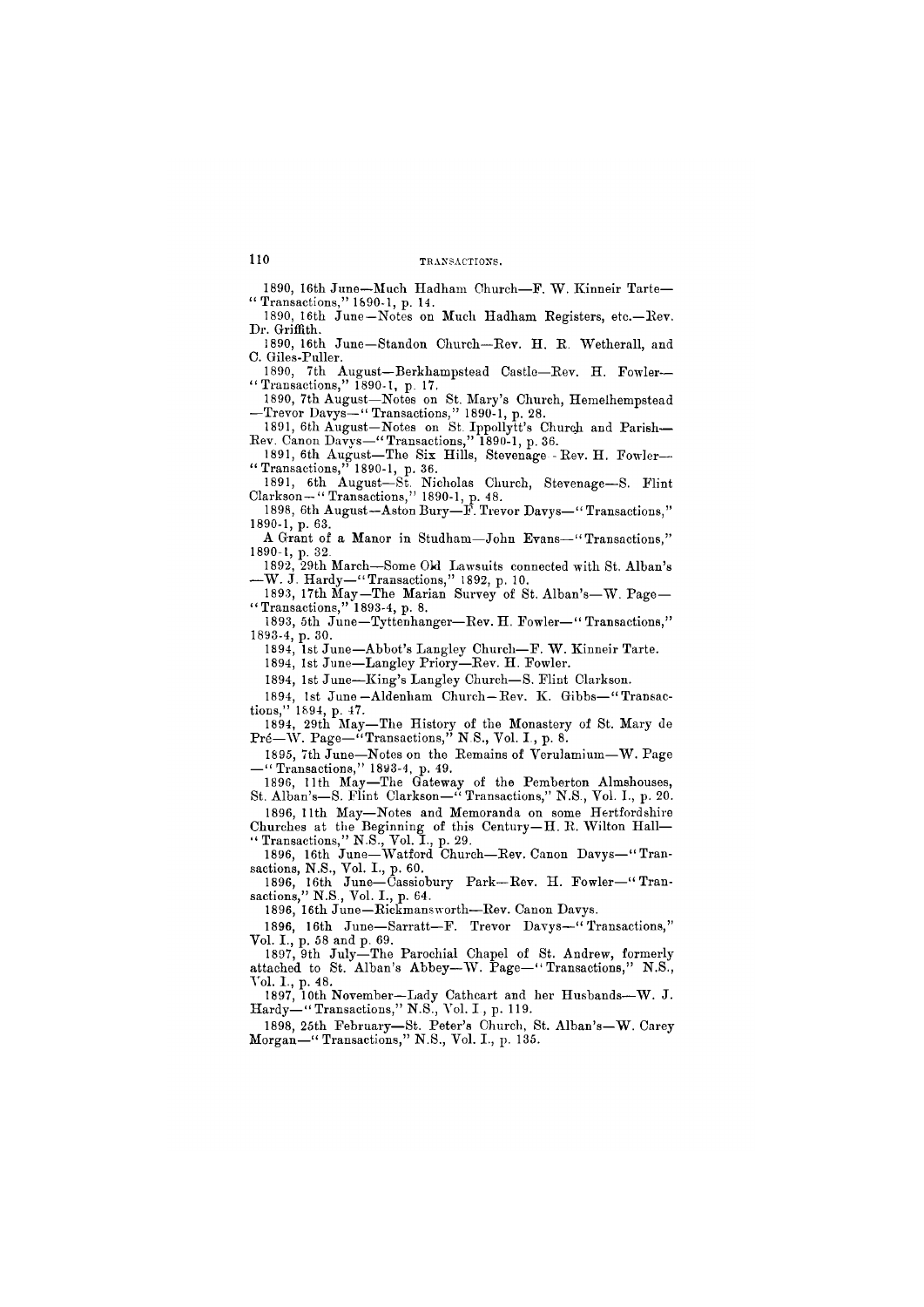1897, 25th February—The Norman West Front of St. Alban's Abbey—W. Page—" Transactions," N.S., Vol. I., p. 130.

1898, 3rd November—A Romano-British Kiln, discovered at Radlett—W. Page—" Transactions," N.S., Vol. I., p. 176.

1898, 16th December—A M.S. Map of St. Alban's, by Benjamin Hare, dated 1634—Charles Wilton—Paper and Map published by Society separately.

1898, 16th December—Cups, Circles, and other Marks on Hertfordshire Churches—V. H. Wyatt Wingrave—" Transactions," N S., Vol. I., p. 185.

1899, 28th February—St. Alban's from an Artist's Point of View— F. G. Kitton.

1899, 21st March—Notes on Some Mediaeval MSS. of St. Alban's Abbey in the British Museum—Andrew Oliver.

Note on the Inscription in Ashwell Church—Charles Johnson— " Transactions," N.S., Vol. I., p. 277

1899, 21st March—Some Recent Excavations on the Site of Verulam, 1898-9—W. Page—" Transactions," Vol. I., p. 198.

1899, 3rd November—A Twelfth Century Psalter from St. Alban's Abbey, found at Hildesheim—W. Page.

1899. 3rd November—The Father of Inland Navigation—S. Flint Clarkson—"Transactions," N S , Vol. I , p. 211.

1900, 1st February—St. Alban's as a Village Community—A. C. Bickley—" Transactions," N S , Vol. I., p. 215.

1900, 13th March—The .Old Inns of St. Alban's—F. G. Kitton— " Transactions," N.S., Vol. I., p. 233.

1900, 8th April—" The Black Death," and its Effects, with special reference to St. Alban's-Mrs M. C. Knight-"Transactions," N.S, Vol. I , p. 262.

1901, 15th February—Dr. Richard Lee, of Hatfield, and his son, Richard Lee, of Essendon—H. R. Wilton Hall - " Transactions," N.S., Vol. I., p. 282.

1901, 15th February—Sandridge Parish Accounts—H. R. Wilton Hall—" Transactions," N.S., Vol. I., p. 289.

1901, 15th March—The Clock Tower, St. Alban's ; its Origin and History—F. G. Kitton—" Transactions," N.S., Vol. I., p. 298.

1901, 1st November—The Lesser Domestic Architecture of Hertfordshire—A. Whitford Anderson—"Transactions," N.S., Vol. I., p. 357.

1902, 11th July—Some Notes on Hatfield—W. Page—" Transactions," N.S , Vol. I., p. 334.

1902, 13th March—Methods Employed in Producing Mediaeval Paintings : The Paintings discovered at the White Hart, St. Alban's —F. G. Kitton—" Transactions," Vol. I., p. 376.

1902, 13th March—Mural Paintings at Rothamsted—Victor T. Hodgson—"Transactions," N.S., Vol. I., p 378.

1902, 13th March—Mural Colour Decoration at Mr. H. J. Thurnall's House at Royston—F. W. Kinneir Tarte—"Transactions," N.S., Vol. I., p. 385.

1902, 16th May—Further Excavations on the Site of Verulamium

111

—W- Page—" Transactions," N.S., Vol. I., p. 396.

1902, 16th May—The Mediaeval School of Mural Paintings at St. Alban's—W. Page.

The Rev. H. Fowler's Papers—H. R. Wilton Hall— " Transactions," Vol. I., p. 398.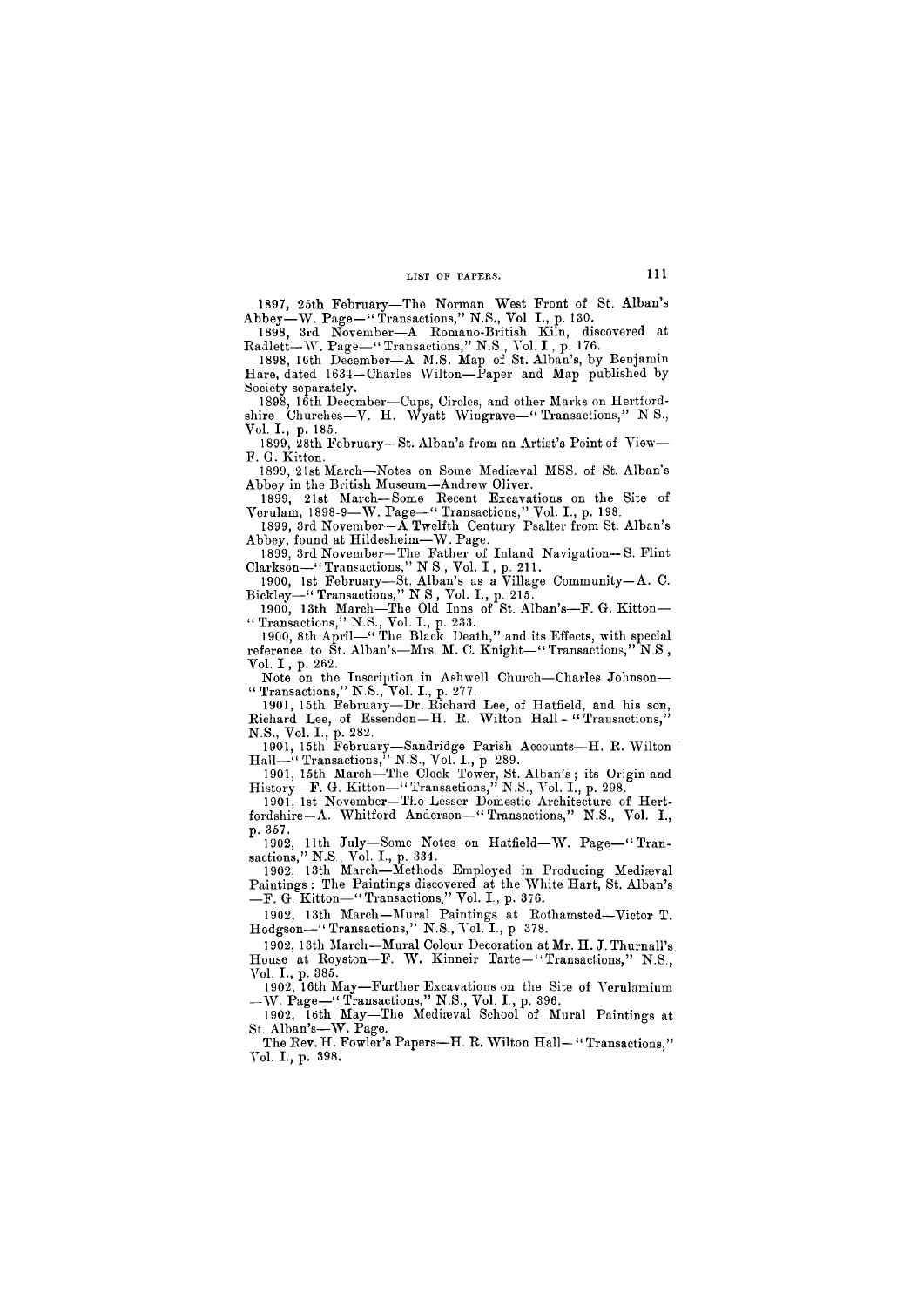**St. Michael's Pulpit—F. W. Kinneir Tarte—" Transactions," N.S.,**  Vol. I., p. 403.

1902, 31st October—On the History and Times of Humphrey, Duke of Gloucester, and his Connection with the Abbey of St. Alban's —Mrs. M. C. Knight—" Transactions," N.S., Vol. II., p. 51.

1902, 2nd **December—County Maps, and the Books in which they are found, with special reference to the Maps of Hertfordshire— H.** G. **Fordham.** 

1903, 19th February—St. Wulstan, and his Connection with **St.** Alban's—Mrs. Henderson—" Transactions," N.S., Vol. II.

1903, 23rd April—Some Ornamental Carvings in Herts Churches— A. Whitford Anderson—" Transactions," N.S., Vol. II., p. 5.

1904, 6th May—Early Pigeon Houses—G. Mowat—"Transactions," N.S., Vol. II., p. 29.

**Besides these there are several Papers which were contributed at various Excursions during the last five years, some of them of great interest, but no record has been kept of them in the Minutes of the Society.\*** 

#### II. GENERAL.

1846, 19th February—Monumental Brasses and Incised Slabs— Rev. Charles Boutell.

1846, 19th February—On the Progressive Development of English Church Architecture—J. Arthur Brandon.

1846, 6th May—Anglo-Norman Architecture—Rev. Charles Boutell. 1846, 20th May—Early English Gothic Architecture—Rev. Charles Boutell.

1846, 17th June—Monumental Brasses—Rev. Charles Boutell.

1846, 17th June—Head Crosses and other Churchyard Monumental Memorials—Matthew Holbech Bloxam—Report in *County Press,*  27th June, 1846.

1846, 14th October—Armour as worn in England anterior to the reign of Henry VIL—Rev. Charles Boutell.

1847, 7th April—Assimilation in Gothic Architecture as exemplified in the Abbey Churches of St. Alban's and St. Peter's, Westminster— J. Brandon.

1847, 17th June—Norman Architecture—E. Laing.

1847, 17th June—Bascilicas of Ancient Christian Churches—H. L. Donaldson.

1847, 25th August—Sepulchral Monuments—Rev. Charles Boutell. 1847, 6th October—Heraldry—J. T. Lipscomb—Original MSS. in the Society's possession.

1848, 17th June—Monumental Records—Rev. R. Gee.

1848, 17th June—The Subterranean Structures of Egypt—Professor Donaldson.

1849, 3rd October—Gothic Architecture—Rev. T. F. Lee.

1849, 31st October—On the Tapestry of Bayeux—Rev. T. F. Lee. 1849, 31st October—On the Rise and Progress of the Art of

Coinage—John Evans—Numismatic Chronicle, xii. 107.

**\* Mr. F. G. Kitton conducted two Tours through the Streets of St. Alban's, and his Papers were printed in the** *Herts Advertiser* **of 1st July, 1899, and 16th**  June, 1900. Mr. C. H. Ashdown read a paper on the Great Gateway on another **occasion; see Transactions, Vol. II., N.S., p. 88.**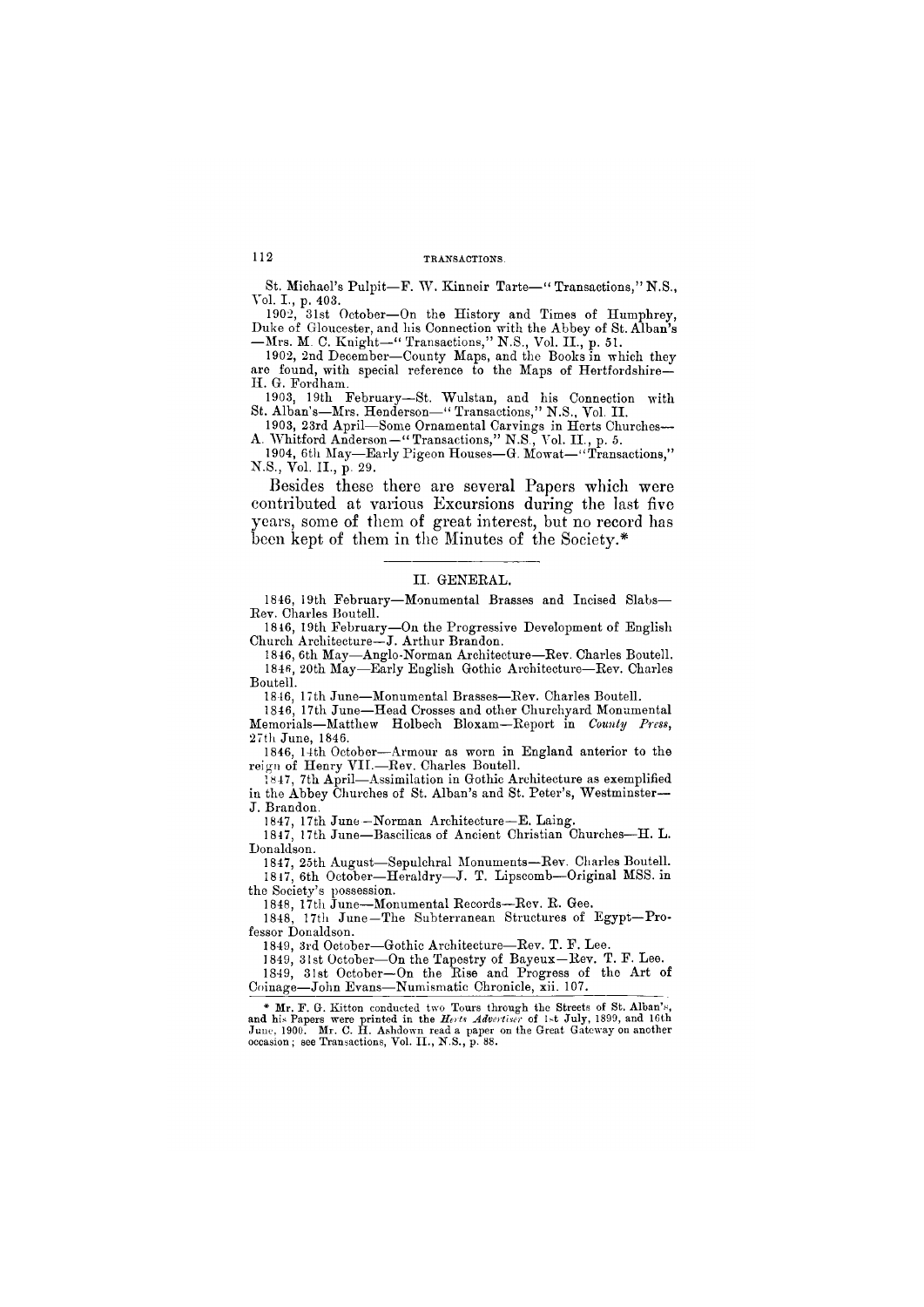1851, 24th September—The Pyramids of Lower Egypt—Mr. Key.

1852, 14th April—Epitaph Literature in England—Shirley Brooks.

1852, 14th October—A Walk in Old London-Rev. R. Gee.

1852, 14th October—Celts—John Evans.

1853, 30th March—Assyrian Architecture—Mr. Fergusson.

1853, 17th June—The Royal Tombs in Westminster Abbey, round the Shrine of Edward the Confessor—Professor Donaldson

1854, 15th June—The Condition, Social and Political of the Ancient Britons—Rev. J. Taddy.

1855, 11th April-Bricks and Brick Buildings—Rev. R. Gee— Published by Society, 1855.

1859, 24th October—The Architecture of the South of Europe— Rev. J. L. Petit.

1855, 19th June—The Palaces of the Louvre and Tuilleries— Professor Donaldson.

1856, 17th June—Colour in Architecture—Rev. G. Ayliffe Poole.

1856, 15th October—The Jewish Coinage—John Evans.

1856, 15th October—Curiosities of Heraldry—Rev. R. Gee.

1857, 17th June—Compo, Stucco Fresco & Co.—Rev R. Gee.

1883, 20th September—Dunstable Priory Church—Rev. Canon Davys—"Transactions," 1883.

1858,14th April—Metal Work of the Middle Ages—F. S. Skidmore.

1858, 17th June—Metal Work of the Middle Ages—F. S. Skidmore.

1883, 20th September—Notes on the Registers and "Fayrey Pall" —Rev. Dr. Griffith.

1859, 17th June—Boundaries and Fences—Sergeant Woolrych.

1860, 15th June—Works of Art in the Drift, or Man amongst the Mammoths—John Evans—*See* Archaeologia, xxxviii. 280, xxxix. 57.

1860, 22nd October—A certain Monastic and other Ruins in Lincolnshire—W. Pollard.

1861, 18th October—The Dwellings of the Poor—Robert Dimsdale.

1861, 17th June—On the Needlework of Earlier Days—Rev.R. Gee. 1864, 17th June—Bridges—Rev. R. Gee.

1864, 17th June—Bone Caves in the South of France—John Evans. *—See* Reliquiae Aquitaineae, 1876, p. 161.

1866, 27th February—Church Bells—Rev. R. Gee.

1870, 20th July—Campanology—Ridgway Lloyd.

1874—Notes on the Ruined Cathedrals of Scotland—Rev. E. D. Kershaw.

1883, 20th September—Documentary History of Dunstable Priory —Ridgway Lloyd—" Transactions," 1883.

1883, 20th September—Totternhoe Stone—A. F. Griffith.

1883, 20th September—Totternhoe Church—Rev. H. Fowler.

1884, 30th January—The Cistercian Monastery of Maulbronne— Rev. H. Fowler.

1885, 23rd January—The Central Lantern Tower of Peterborough Cathedral—Rev. Canon Davys.

1886, 25th May—Notes on the Priory of St. Neot, Huntingdon— Rev. H. Fowler—" Transactions," 1886, p. 15.

1886, 25th May—St. Mary's Church, St. Neot's—S. Flint Clarkson

—" Transactions," 1886, p. 28.

1889, 1st August—Ancient Common Field Tillage—Rev. Dr Griffith.

1887, 21st October—Antiquities discovered in the Delta of the Nile—F. L. Griffith.

p